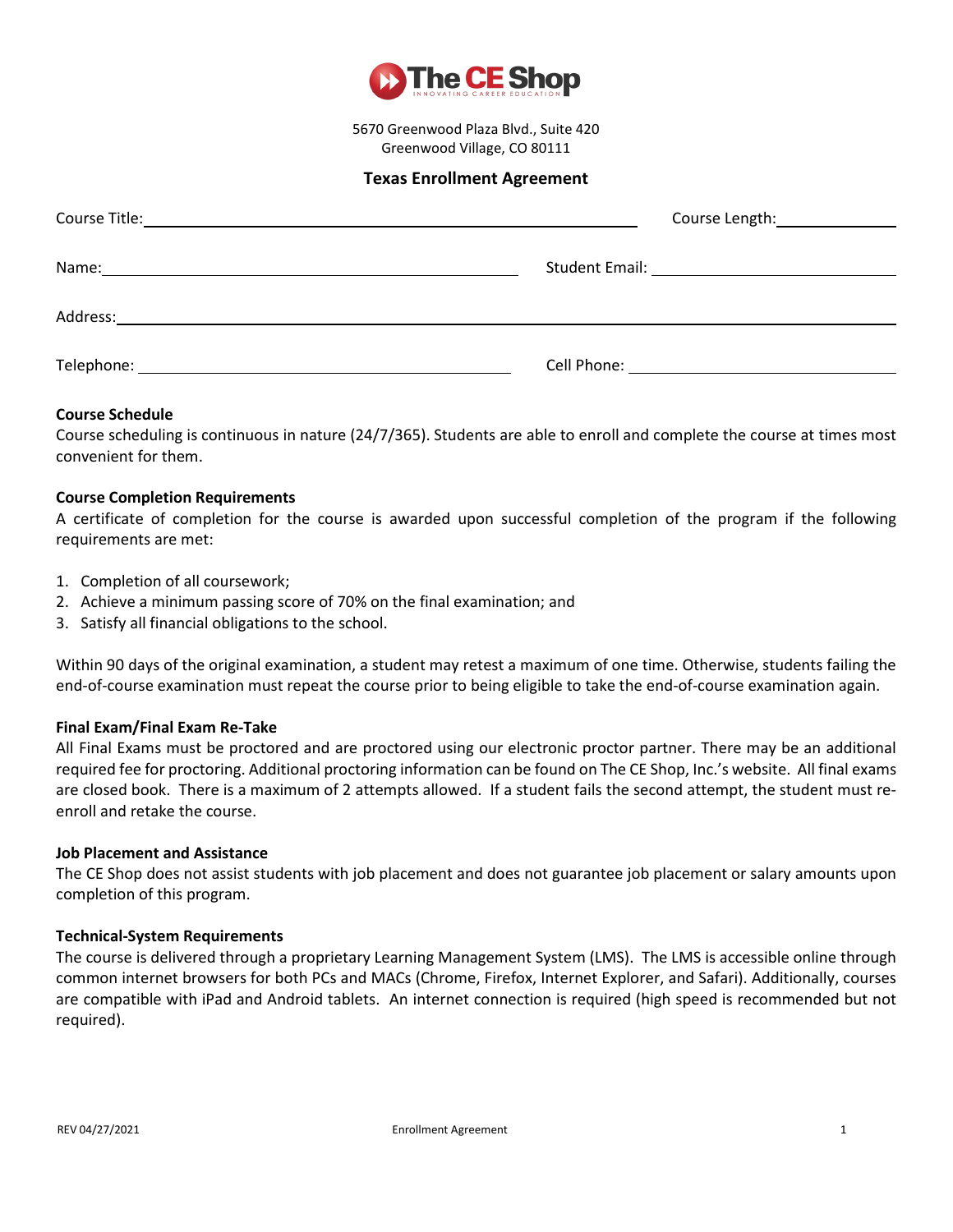

5670 Greenwood Plaza Blvd., Suite 420 Greenwood Village, CO 80111

# **Texas Enrollment Agreement**

### **Course Cost**

Individual 30-Hour Qualifying Texas Broker Course Tuition Price\*……………………………………………..\$119.00 \*The CE Shop, Inc. reserves the right to adjust the course cost at any time prior to purchase.

### **Payment Plans**

| First Payment:  | Due Today                       | 33.33% |
|-----------------|---------------------------------|--------|
| Second Payment: | Due 30 days from first payment  | 33.33% |
| Third Payment:  | Due 30 days from second payment | 33.34% |
|                 | Total:                          | 100%   |

The following terms and conditions apply to payment plans. The customer agrees:

- 1. That the school is authorized to charge my credit card for the payments due on my account as the payments become due (in 30-day intervals); and
- 2. That the school is entitled to suspend my course in the event that I miss a payment for any reason and that the account will stay suspended until any past due payment(s) are received; and
- 3. That I am not entitled to receive my Certificate of Completion for the course until the school has been paid in full for the course; and
- 4. That the school is entitled to charge my credit card an Administrative Fee of \$9.99 per payment made under the Payment Plan. Under no circumstances am I entitled to a refund of any Administrative Fees paid; and
- 5. In the event that any payment is not made per the above terms, the amount of the total unpaid balance shall be due and forthwith payable and the school shall be entitled to collect the full remaining unpaid balance. In the event that the school incurs any costs and/or fees (including reasonable attorney fees) in the collecting of any unpaid balance, the student agrees to pay said costs and/or fees and said costs and/or fees will be added to any unpaid balance.

## **The CE Shop's Guarantee (General Refund Policy)**

The CE Shop is committed to student satisfaction. If for any reason you are unsatisfied, The CE Shop will refund the purchase of any course(s), if the following conditions are met:

- 1. The request for the refund is submitted before the course expires; and
- 2. The request for the refund is within 30 days of purchase; and
- 3. The course(s) is not more than 50% completed.

**Pre-Licensing Courses:** The CE Shop guarantees that you will pass the state licensing exam or you are entitled to your money back. To obtain a refund of the purchase price of the Pre-Licensing course in the event that you do not pass your state licensing exam, you will be required to agree to the terms of and submit the [Affidavit.](mailto:Affidavit) Please contact our office at 1.888.827.0777 or [Support@TheCEShop.com](mailto:support@theceshop.com) for refund or credit hour requests. Partial credit is not given for any course. Due to specific regulations prohibiting this refund policy in Louisiana, this refund policy does not apply in Louisiana.

### **Expiration Date of Course**

The CE Shop's Pre-Licensing courses expire one year after the date of purchase. The CE Shop will allow students to purchase a new course at a 50% discount of the current retail price of the new course. Each individual course will have an